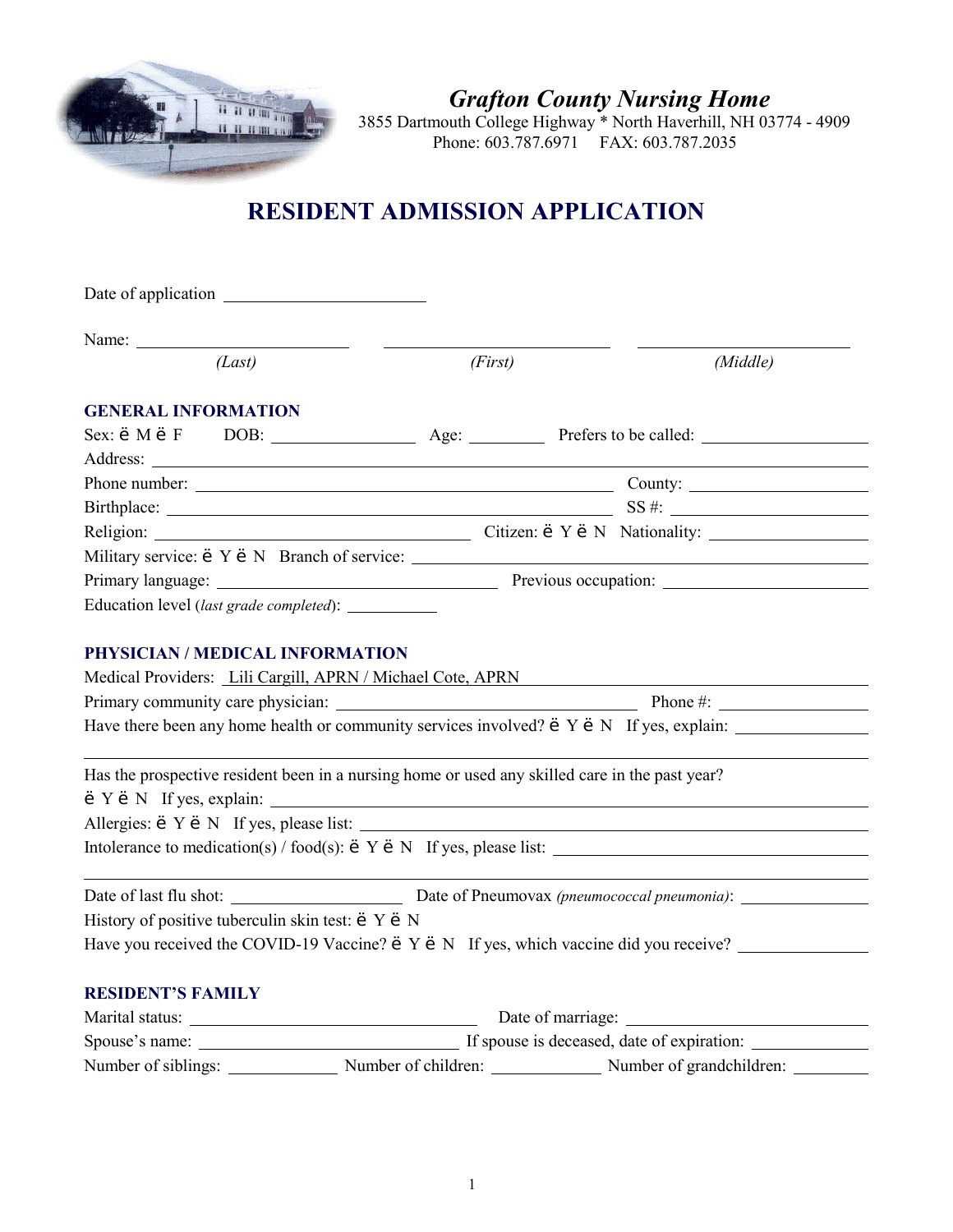### **CONTACT INFORMATION**

| <b>CONTACT INFORMATION</b>                                                                                            |                                                                                                                                                                                                                                                                                                                       |
|-----------------------------------------------------------------------------------------------------------------------|-----------------------------------------------------------------------------------------------------------------------------------------------------------------------------------------------------------------------------------------------------------------------------------------------------------------------|
| ❖ FIRST CONTACT:                                                                                                      |                                                                                                                                                                                                                                                                                                                       |
| Name & Address                                                                                                        |                                                                                                                                                                                                                                                                                                                       |
| and the control of the control of the control of the control of the control of the control of the control of the      |                                                                                                                                                                                                                                                                                                                       |
| <u> 1989 - Johann Stoff, deutscher Stoff, der Stoff, der Stoff, der Stoff, der Stoff, der Stoff, der Stoff, der S</u> | Home #: $\frac{1}{2}$ = $\frac{1}{2}$ = $\frac{1}{2}$ = $\frac{1}{2}$ = $\frac{1}{2}$ = $\frac{1}{2}$ = $\frac{1}{2}$ = $\frac{1}{2}$ = $\frac{1}{2}$ = $\frac{1}{2}$ = $\frac{1}{2}$ = $\frac{1}{2}$ = $\frac{1}{2}$ = $\frac{1}{2}$ = $\frac{1}{2}$ = $\frac{1}{2}$ = $\frac{1}{2}$ = $\frac{1}{2}$                 |
|                                                                                                                       | Work #: $\qquad \qquad$                                                                                                                                                                                                                                                                                               |
|                                                                                                                       |                                                                                                                                                                                                                                                                                                                       |
| ❖ SECOND CONTACT:                                                                                                     |                                                                                                                                                                                                                                                                                                                       |
| Name & Address                                                                                                        |                                                                                                                                                                                                                                                                                                                       |
|                                                                                                                       |                                                                                                                                                                                                                                                                                                                       |
| <u> 1989 - Johann Barbara, martxa alemaniar argumento este alemaniar alemaniar alemaniar alemaniar alemaniar al</u>   | Home #: $\frac{1}{2}$ = $\frac{1}{2}$ = $\frac{1}{2}$ = $\frac{1}{2}$ = $\frac{1}{2}$ = $\frac{1}{2}$ = $\frac{1}{2}$ = $\frac{1}{2}$ = $\frac{1}{2}$ = $\frac{1}{2}$ = $\frac{1}{2}$ = $\frac{1}{2}$ = $\frac{1}{2}$ = $\frac{1}{2}$ = $\frac{1}{2}$ = $\frac{1}{2}$ = $\frac{1}{2}$ = $\frac{1}{2}$                 |
| <u> 1989 - Johann Barnett, fransk politiker (d. 1989)</u>                                                             | Work #: $\_$                                                                                                                                                                                                                                                                                                          |
|                                                                                                                       | Cell #: $\frac{1}{2}$ $\frac{1}{2}$ $\frac{1}{2}$ $\frac{1}{2}$ $\frac{1}{2}$ $\frac{1}{2}$ $\frac{1}{2}$ $\frac{1}{2}$ $\frac{1}{2}$ $\frac{1}{2}$ $\frac{1}{2}$ $\frac{1}{2}$ $\frac{1}{2}$ $\frac{1}{2}$ $\frac{1}{2}$ $\frac{1}{2}$ $\frac{1}{2}$ $\frac{1}{2}$ $\frac{1}{2}$ $\frac{1}{2}$ $\frac{1}{2}$ $\frac$ |
|                                                                                                                       |                                                                                                                                                                                                                                                                                                                       |
| ❖ THIRD CONTACT                                                                                                       |                                                                                                                                                                                                                                                                                                                       |
| Name & Address                                                                                                        |                                                                                                                                                                                                                                                                                                                       |
|                                                                                                                       |                                                                                                                                                                                                                                                                                                                       |
| the contract of the contract of the contract of the contract of the contract of the contract of the contract of       | Home #: $\frac{1}{2}$ = $\frac{1}{2}$ = $\frac{1}{2}$ = $\frac{1}{2}$ = $\frac{1}{2}$ = $\frac{1}{2}$ = $\frac{1}{2}$ = $\frac{1}{2}$ = $\frac{1}{2}$ = $\frac{1}{2}$ = $\frac{1}{2}$ = $\frac{1}{2}$ = $\frac{1}{2}$ = $\frac{1}{2}$ = $\frac{1}{2}$ = $\frac{1}{2}$ = $\frac{1}{2}$ = $\frac{1}{2}$                 |
|                                                                                                                       | Work #: $\qquad \qquad$                                                                                                                                                                                                                                                                                               |
|                                                                                                                       |                                                                                                                                                                                                                                                                                                                       |
|                                                                                                                       |                                                                                                                                                                                                                                                                                                                       |
| <b>RESIDENT'S INTERESTS</b>                                                                                           |                                                                                                                                                                                                                                                                                                                       |
|                                                                                                                       |                                                                                                                                                                                                                                                                                                                       |
|                                                                                                                       |                                                                                                                                                                                                                                                                                                                       |
|                                                                                                                       |                                                                                                                                                                                                                                                                                                                       |
|                                                                                                                       | Community involvement (clubs/organizations, church, volunteerism): ________________________________                                                                                                                                                                                                                   |
|                                                                                                                       |                                                                                                                                                                                                                                                                                                                       |
|                                                                                                                       |                                                                                                                                                                                                                                                                                                                       |
|                                                                                                                       |                                                                                                                                                                                                                                                                                                                       |
|                                                                                                                       |                                                                                                                                                                                                                                                                                                                       |
|                                                                                                                       |                                                                                                                                                                                                                                                                                                                       |
| <b>LEGAL REPRESENTATION</b> ** Please provide copy of documents (POA - Power of Attorney)                             |                                                                                                                                                                                                                                                                                                                       |
| POA for healthcare: 'Y' N POA for finances: 'Y' N Organ donor: 'Y' N                                                  |                                                                                                                                                                                                                                                                                                                       |
| Guardianship: ' Y ' N Living Will: ' Y ' N Autopsy: ' Y ' N                                                           |                                                                                                                                                                                                                                                                                                                       |
|                                                                                                                       |                                                                                                                                                                                                                                                                                                                       |
| <b>PAYMENT / INSURANCE INFORMATION</b> ** Please provide copies of insurance cards                                    |                                                                                                                                                                                                                                                                                                                       |
| Private pay: 'Y' N                                                                                                    |                                                                                                                                                                                                                                                                                                                       |
|                                                                                                                       |                                                                                                                                                                                                                                                                                                                       |
|                                                                                                                       |                                                                                                                                                                                                                                                                                                                       |
|                                                                                                                       |                                                                                                                                                                                                                                                                                                                       |
|                                                                                                                       |                                                                                                                                                                                                                                                                                                                       |

Long Term Care insurance: ' Y ' N

Prescription Drug Plan: ' Y ' N If yes, explain: \_\_\_\_\_\_\_\_\_\_\_\_\_\_\_\_\_\_\_\_\_\_\_\_\_\_\_\_\_\_\_\_